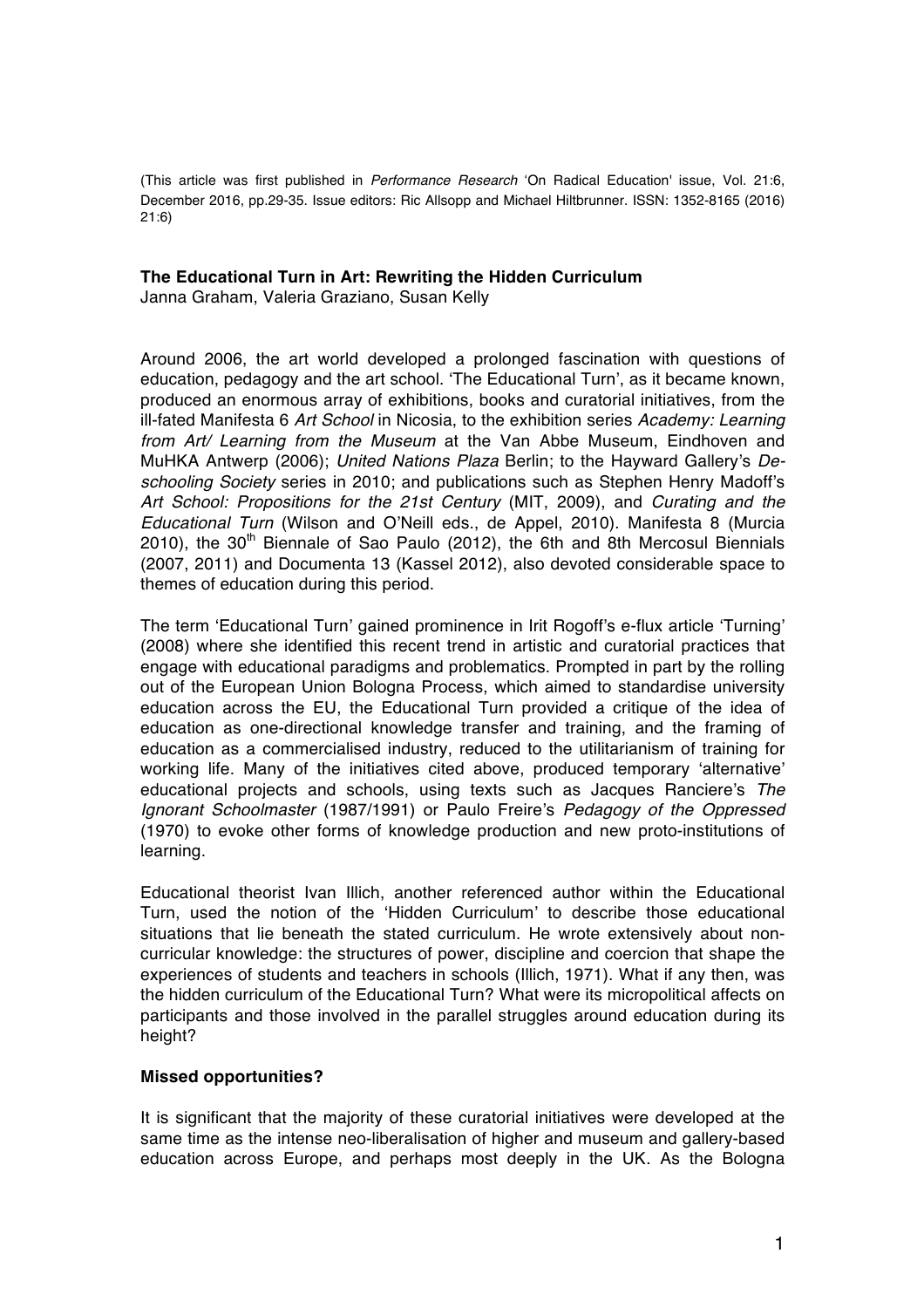Process was instigated across Europe to much protest, the UK for example, saw the total public de-funding of all arts and humanities subjects at university level, alongside the tripling of university tuition fees to £9,000 per year. In 2010 and 2011, a series of mass student protests and occupations took place in London, Vienna, Amsterdam, Rome, Zagreb and elsewhere, marked a period of radical social experimentation and militancy that had not been seen in student movements for many years. At the same time, museum and gallery education departments, many with important radical democratic and feminist traditions, received funding cuts or were subsumed under dubious 'outreach' and 'service delivery' frameworks, including that of Serpentine Galleries, which significantly reduced education budgets in favour of an expansion designed by Zaha Hadid, or FACT Liverpool which volulntarised its in gallery invigilators. In addition, in the UK government policy for secondary level education highly incentivised the reduction of the arts curriculum in schools, in favour of pathways toward 'STEM' (science, technology, engineering, maths) subjects. Groups like Arts Against Cuts and Arts Emergency were particularly active in the UK, campaigning against cuts to art education, but also at the centre of burgeoning anti-austerity movements.

And yet, this elaborate set of exhibitions, public programmes and writings on themes of education that constituted the Educational Turn, made barely any connections to these highly visible struggles. Discrete projects with students, talks, short courses here and there aside, the debate about the art school within the art world remained detached from both the micro and macropolitical efforts of resistance taking place in campaign groups and in institutions of education. There was no intervention into marketization processes, or the daily capitulations of art schools and galleries to intensifying regimes of managerialism, or into the processes of indebting generations of students and artists to come. In most British art schools for instance, the debates surrounding the neo-liberal turn in art education were simply unheard or deemed irrelevant. The art school and questions of pedagogy were instead engaged with and performed as a discrete thematic, another piece of content for the art world to play with, extract value from, and move on.

From this perspective, the Education Turn was a missed opportunity to pose questions and re-shape art curricula and institutions – to develop a pan-European movement to oppose the Bologna Accord and the brutal changes imposed on art education in the early phases of austerity politics. It is important to ask why and how this happened? Why was the Educational Turn both structurally and politically cut off from both the everyday realities and situated imaginaries of art education? Why did it fail to intervene or engage with the experiences of educators and artists doing long term work in the institutions that came under attack?

Nora Sternfeld has argued that the Educational Turn showed little interest in the 'unglamorous tasks of Museum education departments'. In taking this position, she argued that the re-framing of education-as-art risked a re-positioning of artists and curators as the only transformative agents, ignoring the history and the role of the educator (Sternfeld 2010). This disconnect can, however, also be traced to a deeper problem in art institutions since at least the 1990s, where radical ideas have increasingly been packaged as a new kind of 'content capitalism', deliberately separated from their immediate contexts and the politics they name. Hito Steyerl observes that "contemporary art feeds on the crumbs of a massive and widespread redistribution of wealth from the poor to the rich, conducted by means of an on-going class struggle from above" (Steyerl, 2011).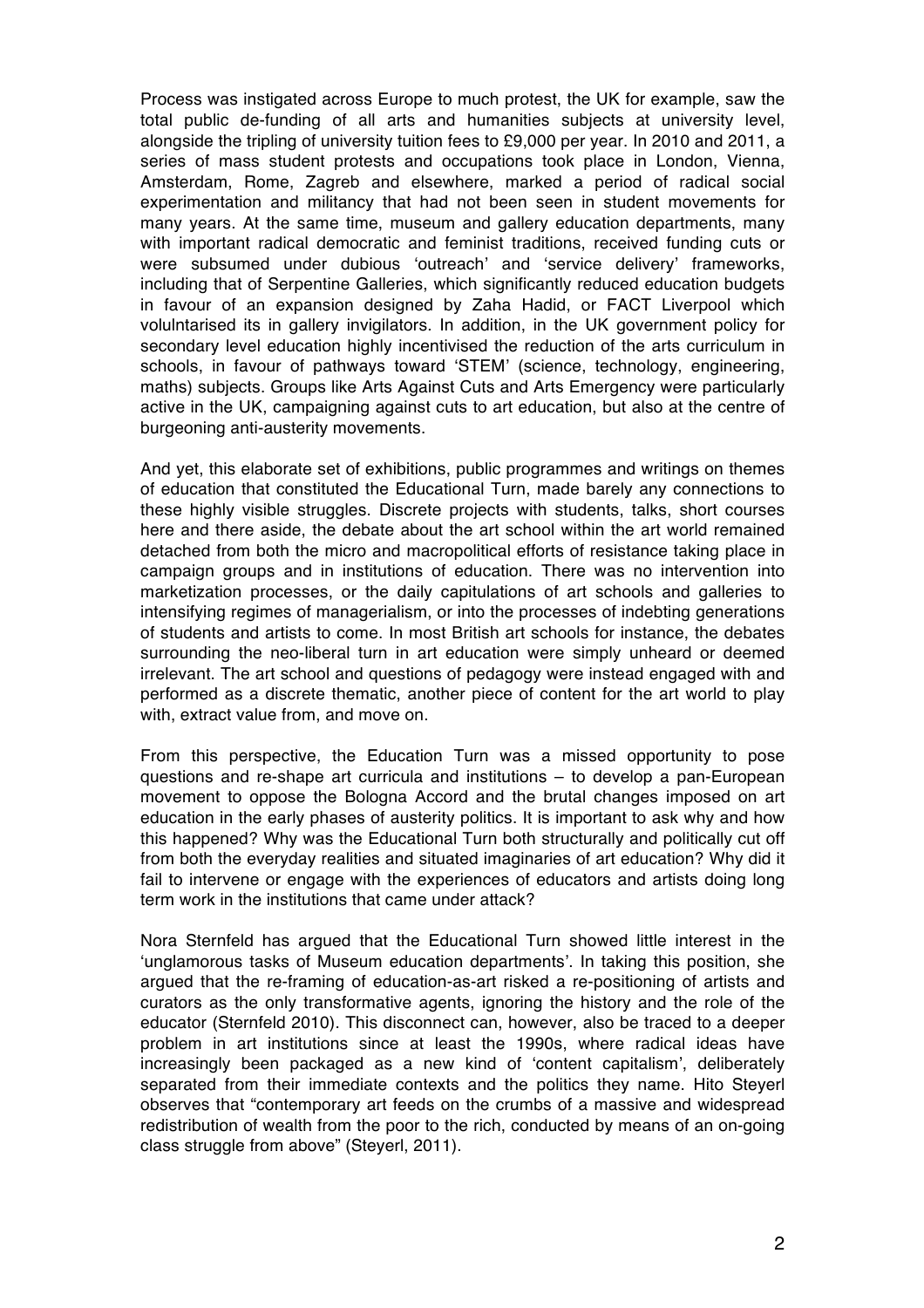Indeed, Steyerl and others have argued that contemporary art institutions, with their clear alignments with the ruling elements of neoliberal society (states, corporations, private collectors etc.), are precisely produced as sanitised places for staging temporary theatres of public discourse, by maintaining a strategic distance from the practices in which such discussions might provoke social and political antagonism. In such a context, formerly public institutions are increasingly dependent on the wealthy donors for the majority of their funding, and centre more and more of their activity on fundraising, branding and servicing sponsors. Furthermore, citing the artist and curator - in an art world characterised by temporary, fleeting and project-based modes of production - as the main transformative agents cannot help but render pedagogical interventions as discrete packaged experiences, far from material or institutional politics, and far from the constituencies involved in everyday and long term struggles for radical education. It might be argued therefore, that rather than open up a meaningful debate and set of interventions around the issue of art education, the Educational Turn instead produced a space for the inoculation of politics, immunising its participants against the implications of radical ideas.

## **The Educational Turn and the rise of Public Programming**

The disconnect between education struggles and pedagogy as spectacle that the Educational Turn encapsulates has broader implications beyond the arts as it can be situated within the widespread interest, since the 1990s, in the discursive, intellectual and conversational practices of the emerging field of public programming. Public programming represents a significant move beyond the more traditional display activities of the art establishment that used to suggest the main remit of galleries, museums, art fairs and biennials to be exhibition making. While some of the projects of the Educational Turn involved the production of art works (for example, Gelitin's, *Brauner Garten* produced for the M HKA *Academy* exhibition in 2006), most activities have been discursive in nature, framed as temporary schools, symposia, seminars and lecture series. Considered from this angle, the Educational Turn is significant not only in relation to art education's traditional mission of producing and reproducing audiences for art (Morsch, 2011), but also as a sites for contemporary production of public discourse.

'Public programming' is employed by the art field as an umbrella label that includes various kinds of initiatives, including workshops, lectures, conversations, parallel events, collective walks and research projects. It does not yet belong exclusively to any particular professional niche within the ecology of cultural organisations, although some institutions have begun to create positions for example, 'Head of Public Programming' or 'Curator of Public Programmes' (see for example, the positions of 'Associate Curator: Talks and Events' at the ICA, London; Curator of Public Events and Residencies at the KW Institute for Contemporary Art Berlin; Head of Public Programmes and Education at MACBA, Barcelona). Sometimes public programming can fall under the remit of education departments, where it generally encompasses activities geared towards educated adult audiences, as distinct from young people or what are often termed 'communities,' meaning people of lower income and education. Other times, the activities are initiated directly by artists as part of residencies or commissions; and yet on other occasions - as in the majority of projects associated with the Educational Turn – this concept is used by curators or academic researchers to name discursive events as core elaborations of their own curatorial concepts. This can result in series of public events that merely produce &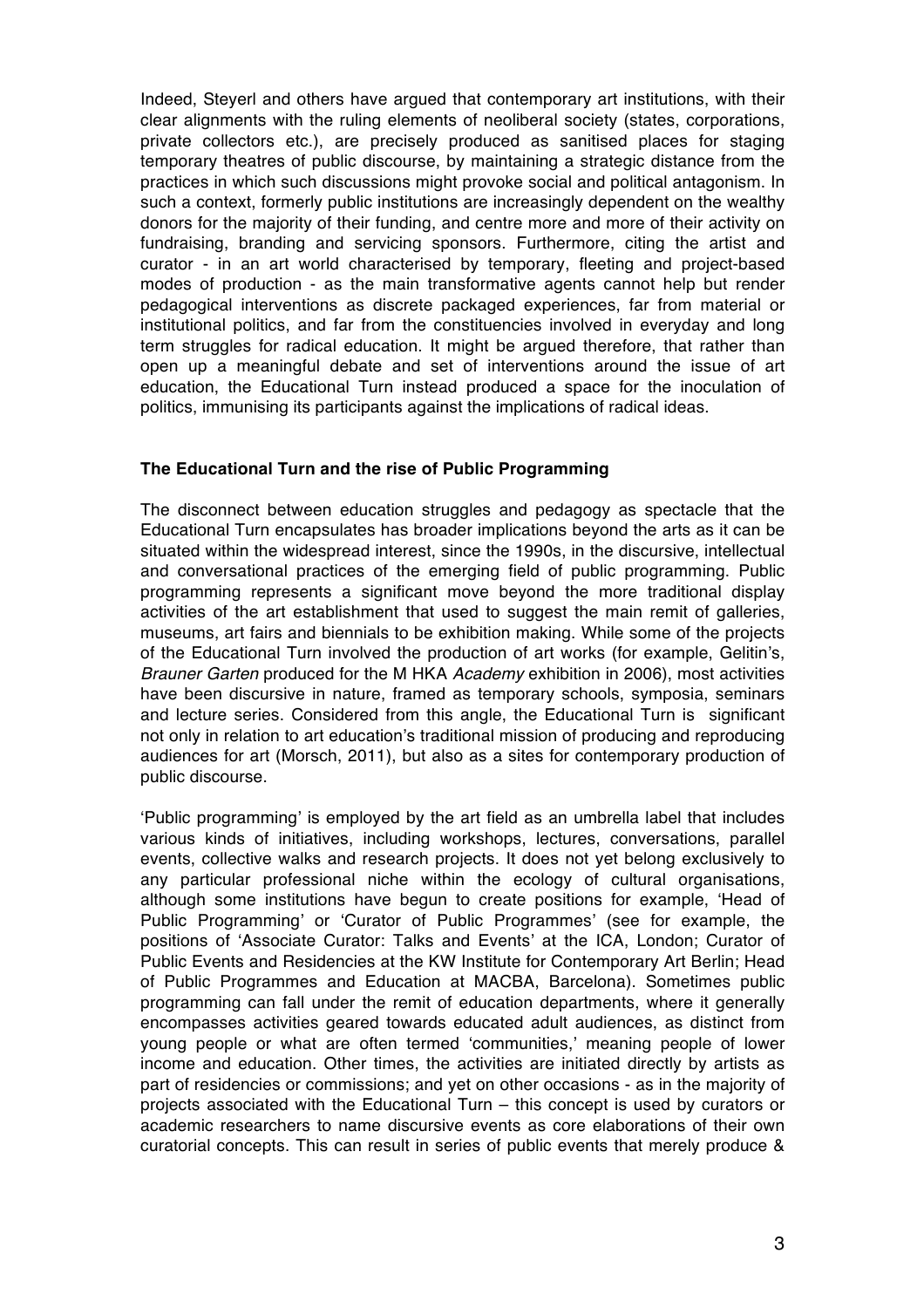display associations between proper names of the art scene and the most current theoretical terms in circulation at a given time.

Though public discourse in art institutions has existed since their inception, from the 1990s it has increased as a vital aspect of arts culture. Coinciding with a perception that the spaces for public debate of intellectual concepts have been reduced due to the increasing privatisation and individuation of many aspects of public life, and the art world's extension of its growing interest in critical theory to its publics, arts institutions as disparate as biennials, publicly funded organisations and art fairs have committed ever greater curatorial and programmatic resources to publicly staged discursive activities. This expansion crucially positions the contemporary art institution as a site for the production of contemporary knowledges relevant to other kinds of audiences not necessarily invested in artistic debates.

## **Public Programming without a public sphere**

 $\overline{a}$ 

Within this context, philosopher Peter Osborne - in his introduction to Tate Britain's 2008 Art and Immaterial Labour conference - went so far as to propose that 'art spaces have become some of the only public spaces in which an alternative political critique can be made'<sup>1</sup>. What notion of the public is at work here? How can contemporary art institutions, biennials and so on be understood as 'alternative' or 'public' spaces with their predominantly private finance arrangements, their prioritization of fundraising, and the myriad petty corruptions these new public-private configurations entail? How can we understand the term 'public' in the context of what Steyerl calls 'post democratic globalisation' (Steyerl, 2011)? Surely, this notion of the public is part of an idea of democracy that no longer exists – an idea of democracy that Colin Crouch, Wolfgang Streeck and others have asserted, is no longer compatible with capitalism (Streeck, 2011; Crouch 2013).

Crouch has warned that we are currently moving toward a post-democratic society, which 'continues to have and to use all the institutions of democracy, but in which they increasingly become a formal shell.' In this context, he tellingly suggests that the 'energy and innovative drive of democrative practices pass away from the democratic arena and into small circles of a politico-economic elite' (Crouch, 2013). Staged discursive events produced in the name of the public take on this feeling of a hollow shell today. The shell is the space that produces and maintains a distance from an elite that permit the practices of 'alternative' political debate, while structurally disabling their passage into meaningful consequences.

We might also imagine this shell of democracy through Paolo Virno's haunting description of the contemporary condition of 'publicness without a public sphere'. In his book *Grammar of the Multitude*, Virno uses the collective, but nevertheless cut off and enclosed, space of the *séance* to point to this 'unreal' feeling of contemporary forms of publicness. In the *séance* the participants hold hands, they are present together, sometimes deeply connected to each other, but not to any space beyond the room in which the ritual is staged. Virno distinguishes this feeling of publicness from the notion of the public sphere where he argues, 'the many can tend to common affairs'. (Virno, 2004: 65-68) Here, Virno is not interested in harking back to, or romanticizing an older notion of the public sphere – but rather points to the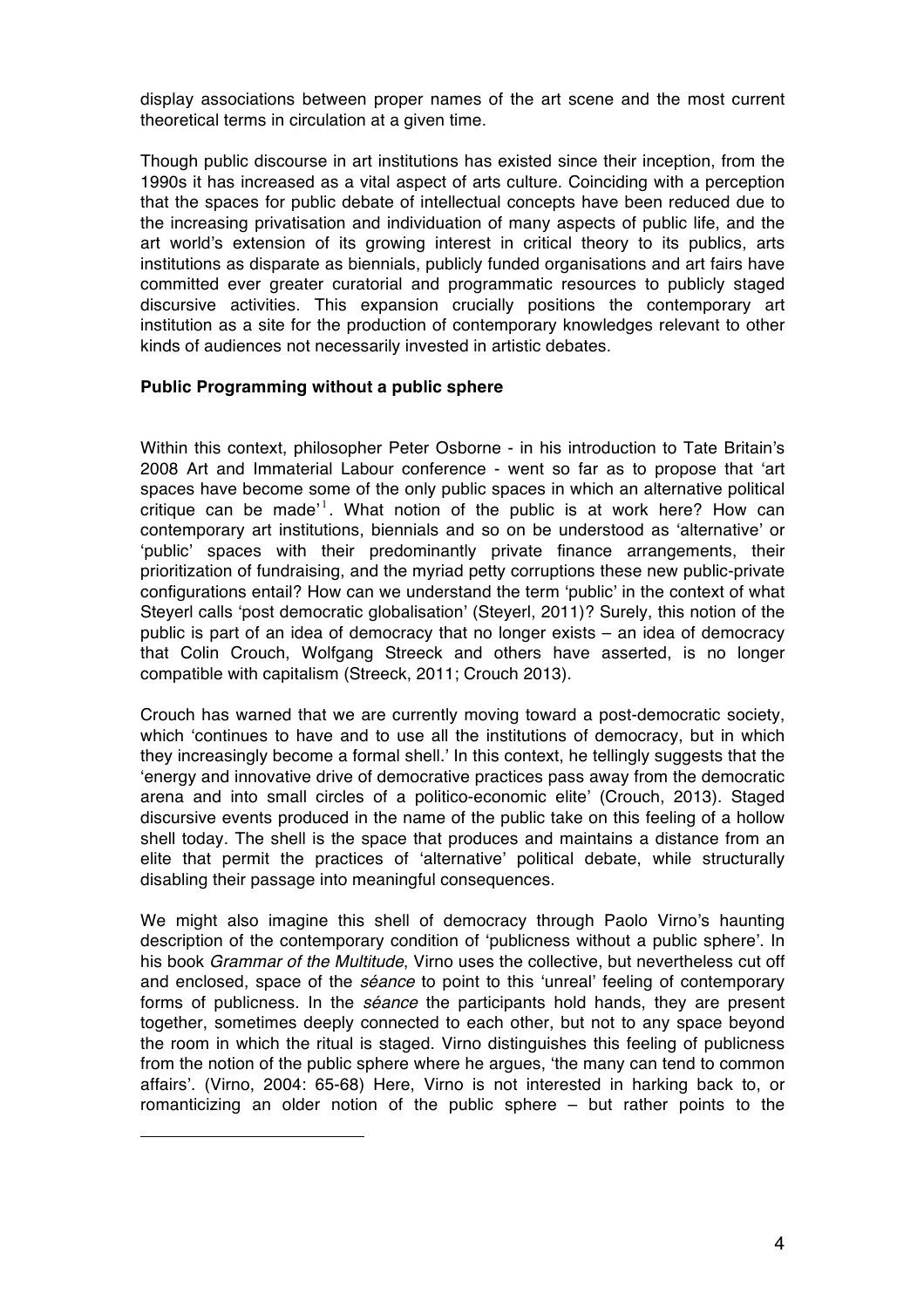impossibility of such of a sphere under conditions of post-Fordism, and by extension ,post-democracy.

Projects realised within the framework of the Educational Turn gestured toward and made significantt use of the legacies of radical education and arts pedagogy aligned with movements of democracy. Indeed at times they were formatted using facilitation methods developed social movements such as the camp or the general assembly. Yet, when realised within a context of post-democratic art institutions, participants are routinely prevented from the tending to common affairs that exist in functioning democracies. Further they are prevented from following through the implications of debate and at once blocked from intervening into the conditions *spoken of* or the spaces they are *spoken in*. This for the simple reason that the public democratic spaces pre-supposed by the Educational Turn - its context within the conditions of contemporary public programming - no longer exist.

## **Re-orienting the educational turn**

**If** what is hidden in the hidden curriculum of the Educational Turn is the practice of detachment, the consumption of knowledge and the attribution of its place away from the 'tending to common affairs' of democratic agency then what we learn is to avoid social and political antagonism, to abandon the implications of what we read and learn, and to disregard struggles for radical education in the name of producing yet more privatised cultural capital. What this learning produces is a parallel world of events and projects detached from sites of action, rendering those implicated in the politics of education frustrated and exhausted and the urgency that propels a seemingly endless stream of events, deflated. Where the claim to the Educational Turn lies in the praxes of critical education, its curriculum rather produces a sense of deep alienation, deep incapacitation to act.

How could the projects associated with the Educational Turn produce a different curriculum, new conditions that could support the building of a public, democratic and radical education? What would it mean if the Educational Turn were to intervene in the politics of education at the sites of its production, moving education away from what the New Labour government in the UK described as the 'harnessing' of knowledge production for wealth creation, and away from preparing subjects for the post-Fordist 'creative' and 'knowledge' economies? How could the activity of public programming in the arts become one that challenges the dominant classist, patriarchal and colonialist modes of public discourse?

Paolo Freire famously argued that acts of reading always involve the reading of the word *and t*he world together: a 'permanent movement back and forth between "reading" reality and reading words' (Freire, 1985:18). Freire's pedagogical practice highlights the connection between knowledge production and social action. In his view, the activity of programming has to be carried out *with*, and not *for* or *about,* its destined 'public':

We simply cannot go to the laborers  $-$  urban or peasant  $-$  in the banking style, to give them "knowledge" or to impose upon them the model of the "good man" contained in a program whose content we have ourselves organized. Many political and educational plans have failed because their authors designed them according to their own personal views of reality, never once taking into account (except as mere objects of their actions) the *men-in-*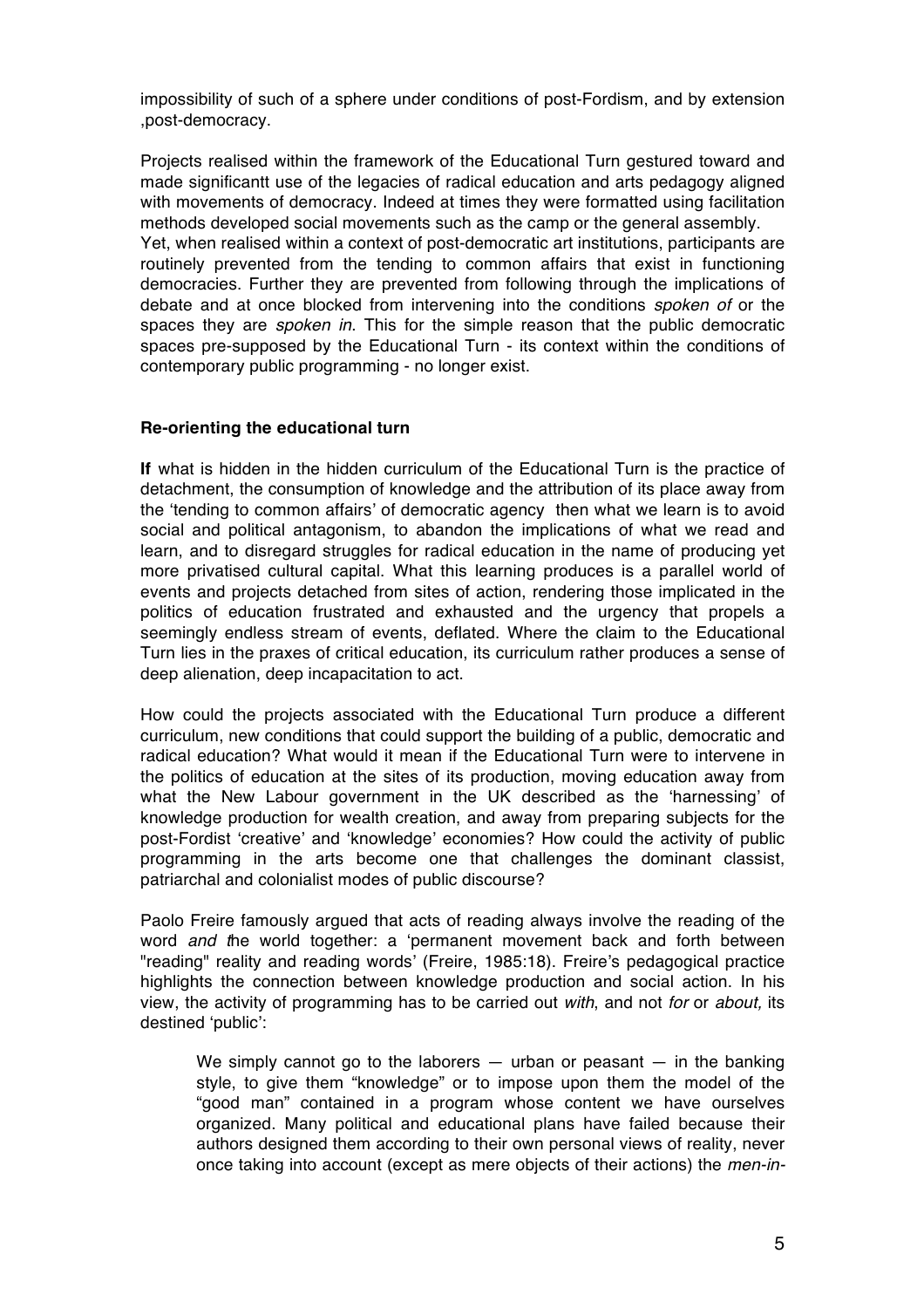### *a-situation* to whom their program was ostensibly directed. (Freire, 1970: 35)

Felix Guattari's organizational principle of 'transversality' (1984) also insists on the necessity of moving continuously between critical thought and the conditions in which it is practiced, attending to the dimensions of life that surround it. As Freire, Guattari and other militant pedagogists repeatedly suggest, discursive projects that don't articulate a sustained commitment to social struggle can never be in a position to forge new spaces of democratic public debate. In a related argument, Argentinian group Collective Situaciones have argued, these detached, authored political conversations can only produce 'socially constructed questions [...] represented as "themes" before which we have to position ourselves' (2009). Questions are allocated and privatised to the research project of the proper name, coming into public existence solely as unique positions to be agreed with, disagreed with, modified and so on.

Indeed, a commitment to radical pedagogy can emerge only from the active challenging and dismantling of the systems – both symbolic and material - that arrange the current neoliberal division of labour between artists, curators, educators, activists, unionists, and students. Such division of labour does not simply amount to a neutral difference in professional specialisation, as it acts as an operative mechanism for the allocation of resources, directly calling into question the priorities of actors – their career successes, ideals of the arts, their desire to 'do good', produce political transformation, and so on.

As well as radically altering our reading practices, and composing transversal processes as continuous movements between critical reflection and intervention in the conditions of production, to re-orient the Educational Turn we urgently need to excavate and learn from other histories that have informed radical pedagogy and art education. Paradoxically, the Educational Turn ignored much of these literatures and histories of education, performing what Gayatri Spivak has called a 'sanctioned ignorance' that ignores struggles from below at best, and at worst performs what she calls 'interested denial' (Spivak, 1990:125) For to ignore these histories and struggles is also to ignore the underlying problems of the political present that have produced the crisis under supposed scrutiny: the dismantling of the welfare state, the systematic re-distribution of wealth to the rich, the disappearance of public funding, and the return of the idea that art and culture are only for certain social classes.

Genealogies of radical education might be found for instance in the development of free popular educational provision initiated by mutualist movements in Europe during the  $18<sup>th</sup>$  and  $19<sup>th</sup>$  centuries. These Friendly Societies and other mutualist organizations were the first forms of workers associations developed in modernity, preceding the formation of unions and parties, and they often included co-operative educational programmes for the children of workers, as well as incentives for parents to send their children to school rather than work. Moreover, the same mutualist movements also created the People's Houses, arguably the first institutions for popular art education in modern Europe. We might also learn about the experiments of Celestin Freinet in and Fernand Oury and in France in the 1950s, whose schools used practical education, such as the production of collective newspapers and pamphlets to support the process of spontaneous re-organisation of life in school and society. Schools in the Ecole Moderne network set up by Freinet worked transversally, taking the form of assemblies of students, teachers and community members producing shared knowledge, resources and ownership in and outside of the school. Knowledge gained and analyses formulated within these settings under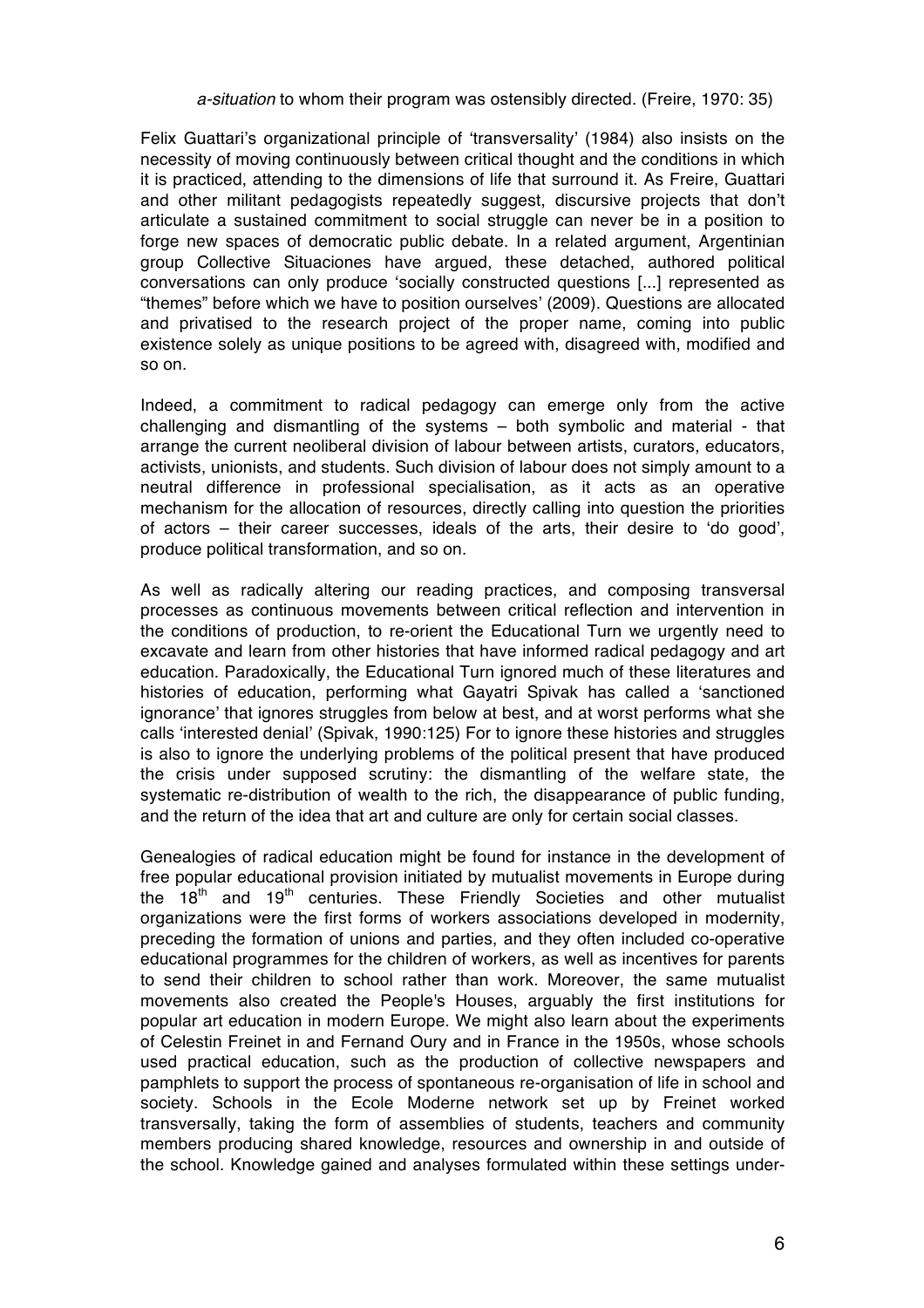pinned those used by many within the generation of agitators in the 1968 uprisings, among them Felix Guattari.

Shannon Jackson (2011) recommends that while within the art world today, 'social work' is often used to insult the quality of a project, it is crucial to become more aware of the different histories of welfare and social policy, including those radical practices that in the past exposed and politicised the continuity between reproductive care, education, culture and leisure. Settlement Houses, created in the 19th century, - understood by some as the origins of the profession - brought together formally educated and non-educated people as co-habitants of working class neighbourhoods. Originally set up within philanthropic frameworks, settlement groups often resisted paternalism, transgressed tradition gender roles and class positions to learn other ways of living, being and transforming the world together. Within this genealogy the later practice of 'sociocultural animation,' a critical and progressive approach to social work developed across Europe during the 1960s and 1970s, was concerned with the cultural and material poverty of certain populations, such as residents of social housing projects, whose most immediate needs were met by welfare policies but were reduced to being clients of the state. Cultural programmes here, were understood as a critical antidote to the paternalistic formulation attributed to social work by art critics and practitioners today.

Attending to these examples of resistant ethics within public sector work of the past, suggests other positions within the false consensus attributed to public/private neoliberal institutions, lending context to current subversive and often un-named practices, and traction to Educational Turn's claim to a radical pairing of culture and education .

What these histories of radical pedagogy inevitably produce is the de-centring of the field of art as the primary locus of public discourse and social innovation, in favour of a poly-vocal range of practices situated amongst the more complex histories of social justice movements. Co-emerging with feminism, postcolonial struggles, workers struggles, and so on, the most wide-reaching theories of radical pedagogy were invented not as themes, but as tools to further the aims of popular education and respond to specific forms of inequality and coercion. Re-orientating the Educational Turn around actions linked directly to these genealogies, would importantly bring into focus the continuities between these struggles, their cultural dimensions and the granting of education as a free social right under the welfare state, a right currently being dismantled. Equally these genealogies position arts and pedagogy within the wider project of living otherwise, inventing practices of care, social reproduction and decolonisation alongside those of culture and education, conjunctions that are deeply needed to survive and context the anxiety, debt, precarity and isolation produced at the hands of current neoliberal educational reform.

## **BIBLIOGRAPHY**

Couch, Colin. Five Minutes with Colin Crouch, interview for LSE blog, 2013 .Available at: http://bit.ly/11V0Tg6 (accessed 10/03/2016).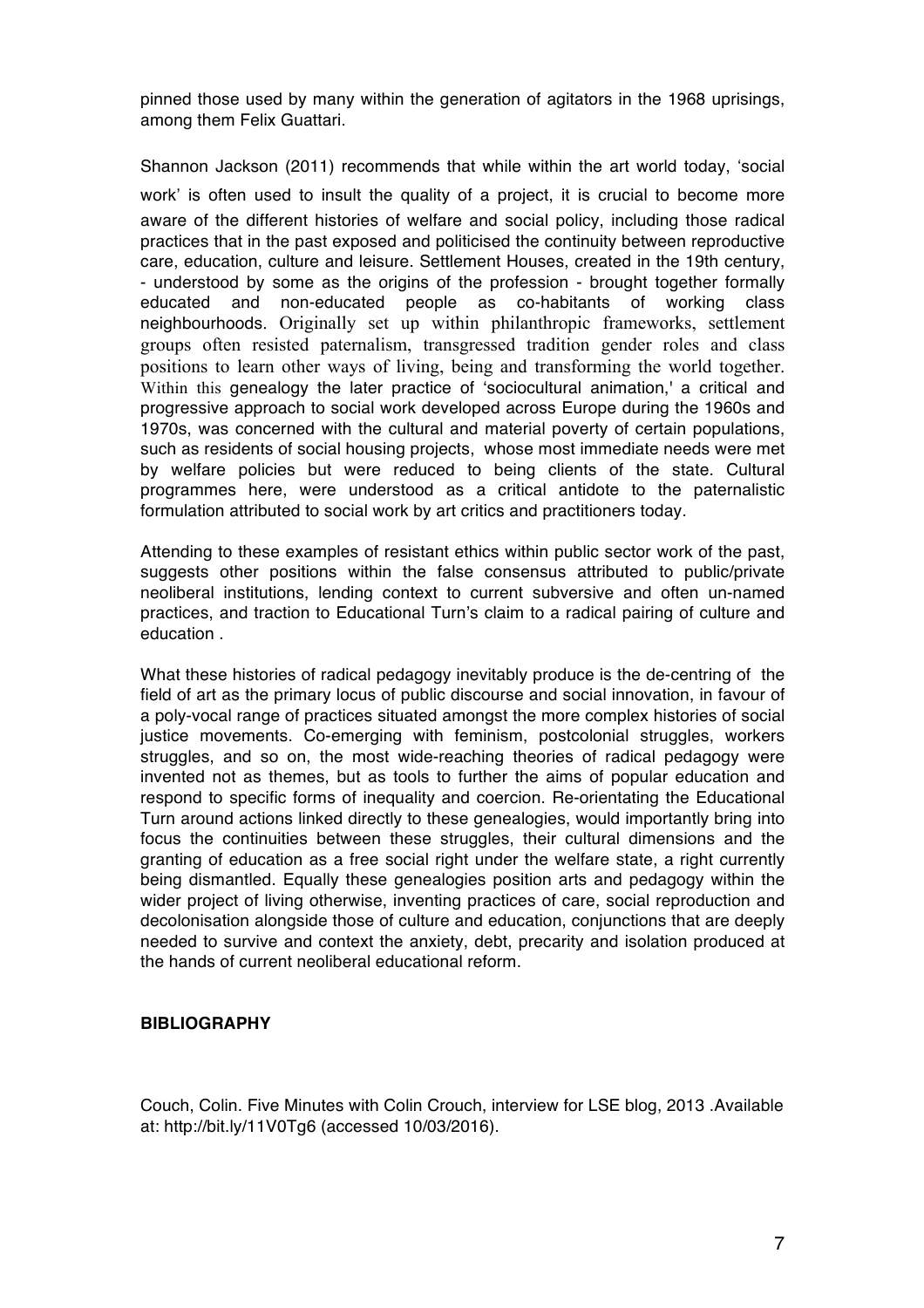Colectivo Situaciones, 'Disquiet in the Impasse', paper given at seminar *Micropolitics Studies in Transversality I: Militant Research*, Goldsmiths, London, October 2009.

Della Croce, Claudia, Joëlle Libois, and Rima Mawad. *Animation socioculturelle: Pratiques multiples pour un métier complexe.*Editions L'Harmattan, 2011.

Freinet, Célestin. *L'école Moderne Française*. 1943.

Freire, Paulo. "Reading the world and reading the word: An interview with Paulo Freire." *Language Arts* 62, no. 1 (1985): 15-21.

Freire, Paulo. *Pedagogy Of The Oppressed*. New York: Continuum, 2007.

Guattari, Félix. *Molecular Revolution: Psychiatry And Politics*. Penguin Group USA, 1984.

Illich, Ivan. *Deschooling Society*. New York: Harper and Row,1971.

Jackson, Shannon. *Social Works: Performing Art, Supporting Publics*. Taylor & Francis, 2011.

Kahn, Si. *Creative Community Organizing: A Guide For Rabble-Rousers, Activists, And Quiet Lovers Of Justice*. Berrett-Koehler Publishers, 2010.

Kelly, Owen. *Community Art And The State: Storming The Citadels*. Comedia, 1984.

Mörsch, Carmen. "Alliances for Unlearning: On the Possibility of Future Collaborations Between Gallery Education and Institutions of Critique." *Afterall: A Journal of Art, Context and Enquiry* 26, 2011: 5-13.

Osborne, Peter. *Art and Immaterial Labour conference*, 19th January 2008, Tate Modern, London.

Oury, Fernand. *Vers Une Pédagogie Institutionnelle*. Maspero, 1973.

Rogoff, Irit. "Turning." *E-Flux Journal* 1, 2008.

Rancière, Jacques. *The Ignorant Schoolmaster: Five Lessons In Intellectual Emancipation*. Stanford University Press, 1991.

Spivak, Gayatri Chakravorty, and Sarah Harasym. *The post-colonial critic: Interviews, strategies, dialogues*. Psychology Press, 1990.

Streeck, Wolfgang. "The Crises Of Democratic Capitalism." *New Left Review* 71 (2011): 5-29.

Sternfeld, Nora. "Unglamorous Tasks: What Can Education Learn from Its Political Traditions?'" *E-flux journal* 14, 2010.

Steyerl, Hito. *Politics Of Art: Contemporary Art And The Transition To Postdemocracy*. na, 2011.